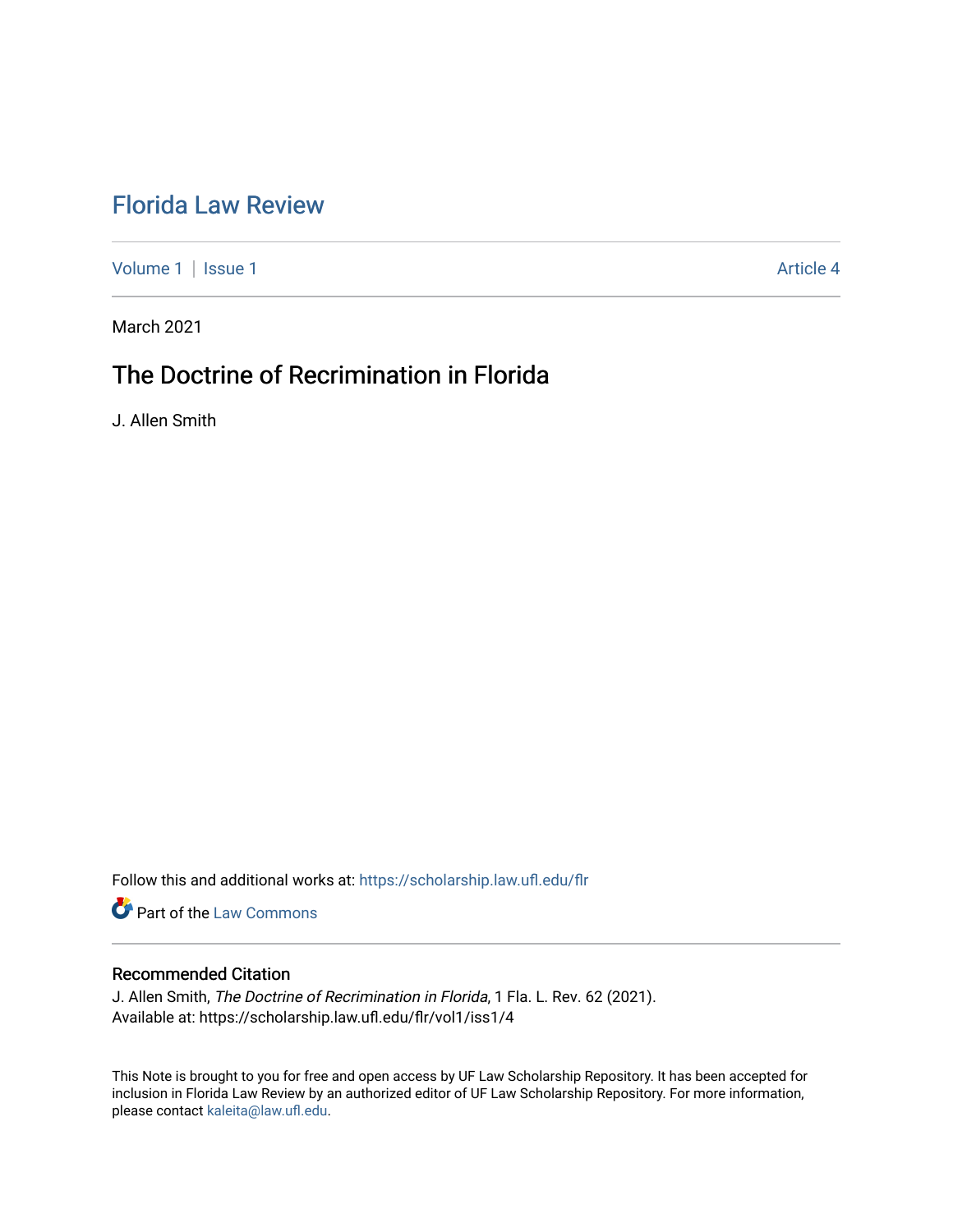### THE DOCTRINE OF RECRIMINATION IN FLORIDA

To the question of what to do when both parties to a divorce suit are guilty of statutory grounds for divorce, the Florida decisions suggest three possible answers. The purpose of this discussion is to present what the law has been, what it appears to be now, and how the Florida solutions compare with the broad outline of those formulated in other jurisdictions.

#### I. FLORIDA LAw: PAST **AND PRESENT**

*The Doctrine of Recrimination.* The Florida Court has defined and approved recrimination as a doctrine which denies relief to either party in a suit for divorce when both parties are guilty of statutory grounds. 1 This view is followed in most American jurisdictions. 2 The reason given for the doctrine, in Florida at least, is that he who comes into equity must come with clean hands;<sup>3</sup> and in one case, $4$  though the

'Martin v. Martin, **327** IMl. App. 552, 64 N. **E.2d 379** (1946); Hove v. Hove, **219** Minn. 590, 18 N. W.2d 580 (1945); Veler v. Veler, 571 Ohio App. 155, 12 N. **E.2d 783** (1935); *See* Reddington **v.** Reddington, **317** Mass. 760, **59** N. **E.2d 775, 777** (1945) (A thorough discussion is given with authorities. The court found that the factual situation did not necessitate the application of the doctrine but said: "The fact that a marriage has proved so unsuccessful that both spouses have broken their vows **by** giving cause for divorce, has the effect of riveting the legal bond and making it indissoluble except by death."); 1 NELSON, DIVORCE **AND ANNULMENT** §10.01 (2d ed. 1945); KEEZER, LAW **OF** MARRIAGE **AND** DIVORCE, **§522** (3d ed. 1946).

'Stewart v. Stewart, **29** So.2d 247 (Fla. 1947); Sahler v. Sahler, 154 Fla. 206, 17 So.2d **105** (1944); McMillan v. McMillan, 120 Fla. 209, **162** So. 524 (1935). In Macfadden v. Macfadden, **157** Fla. 477, **26** So.2d **502** (1946) the court expressed divorce as resting on an innocent-guilty spouse relationship. As to these reasons and others, including the concept of mutual covenants, and for a general criticism of the doctrine, see Note, **28 COL.** L. **REV. 83** (1928); Feinsinger and Young, *Recrimination and Related Doctrines in the Wisconsin Law of Divorce as Administered in Dane County, 6* Wis. L. REV. 195 (1931).

'Devlin v. Devlin, 157 Fla. 17, 24 So.2d 704 (1946) (The doctrine of clean hands

**[ 62 1**

*<sup>&#</sup>x27;See* Macfadden v. Macfadden, 157 Fla. **477,** 479, **26** So.2d 502, **503** (1946); McMillan v. McMillan, 120 Fla. 209, 214, **162** So. 524, **526** (1935): "The general rule is that to constitute a defense by recrimination the misconduct that defendant charges complainant with must be such that if proven will afford defendant a ground for divorce."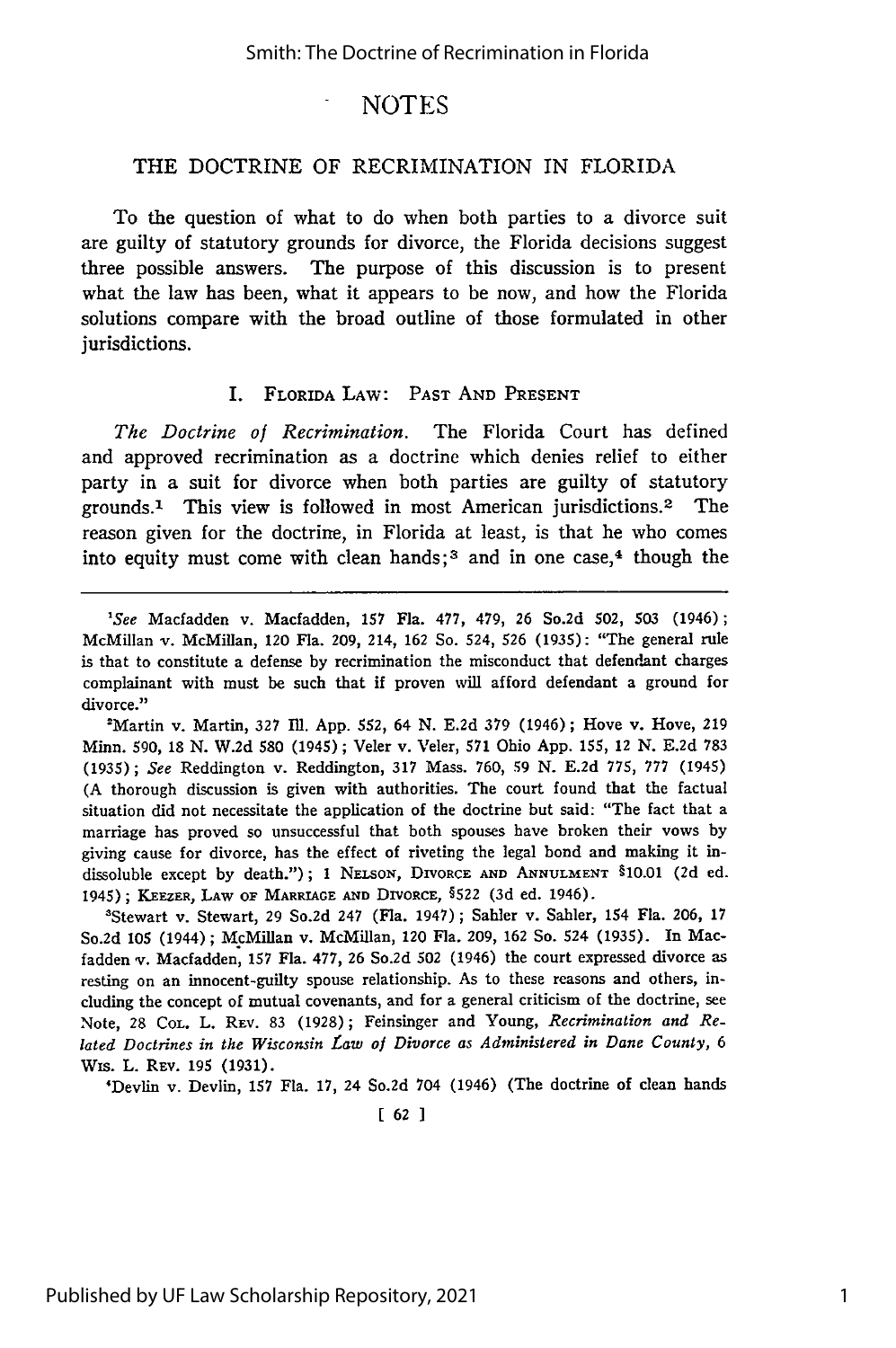term recrimination was not used, the Court denied the plaintiff husband a divorce, since he had been living in adultery. In most Florida cases, however, the Court has found that the plaintiff was either innocent of the recriminatory charge5 or that the chancellor had made inadequate findings as to the guilt and innocence of the parties. <sup>6</sup>

In requiring the defense to be definitely asserted and fully pleaded in all cases where adultery is not the basis of the recrimination, $\tau$  the Court has shown a tendency to avoid a strict application of the doctrine. This tendency may be seen further in the case where a wife, upon obtaining a decree from her husband, remarried before the time for filing of an appeal had expired.<sup>8</sup> The decree on appeal was reversed for lack of jurisdiction. Upon satisfying the jurisdictional requirement, the wife brought another suit for divorce, which was granted and sustained on appeal, the Court finding her not guilty of legal adultery and commenting on the fact that she left her second husband when she learned that the first husband was appealing the original decree.9

In Florida the one specific legislative enunciation on the matter makes the denial of divorce mandatory only when both spouses are guilty of adultery;<sup>10</sup> but divorce, a matter of statute law,<sup>11</sup> has been placed in the courts of equity,12 where, it may be argued, equitable principles

was given as the basis for the decision).

'Sahler v. Sahler, 154 Fla. **206, 17** So.2d **105** (1944) (The wife appealed from a decree, which the Supreme Court reversed. The husband had died in the meantime. The Court discussed the necessity of an innocent party and the doctrine of recrimination, and insisted that definite findings be made as to the innocent spouse). That the chancellor should stipulate that one party is innocent, see Macfadden v. Macfadden, **157** Fla. **477,** 479, **26** So.2d 502, **503** (1946).

'Welch v. Welch, 112 Fla. **590, 152** So. **173 (1933).**

"Chisholm v. Chisholm, **105** Fla. 402, 141 So. **302 (1932).**

'There is authority, however, that even innocent behavior of this kind **by** a complainant, **if** considered **by** the court a mistake of law, would not be excused and would thus-be a recriminatory defense, Williams v. North Carolina, **325 U. S. 226** (1944); Dunn v. Dunn, **156** Miss. **132,** 125 So. **562 (1930);** Simonds v. Simonds, **103** Mass. **572 (1870);** Leith v. Leith, **39 N.** H. 20 **(1859).**

**"Fx.A.** STAT. 1941, §65.04, "If it shall appear to the court **. . .** that both parties have been guilty of adultery, no divorce shall be decreed."

"McGowin v. McGowin, 122 Fla. 394, **165** So. 274 **(1936) ;** Chisholm v. Chisholm, **98** Fla. **1196,** 125 So. 694 **(1929).**

**"'FLA. STAT. 1941,** §65.01, "Suits for divorce shall in all cases be by bill in equity."

<sup>&#</sup>x27;Macfadden v. Macfadden, **157** Fla. **477, 26** So.2d **502** (1946); McMillan v. McMillan, 120 Fla. **209, 162** So. 524 **(1935);** Welch v. Welch, 112 Fla. **590, 152** So. **173** (1933).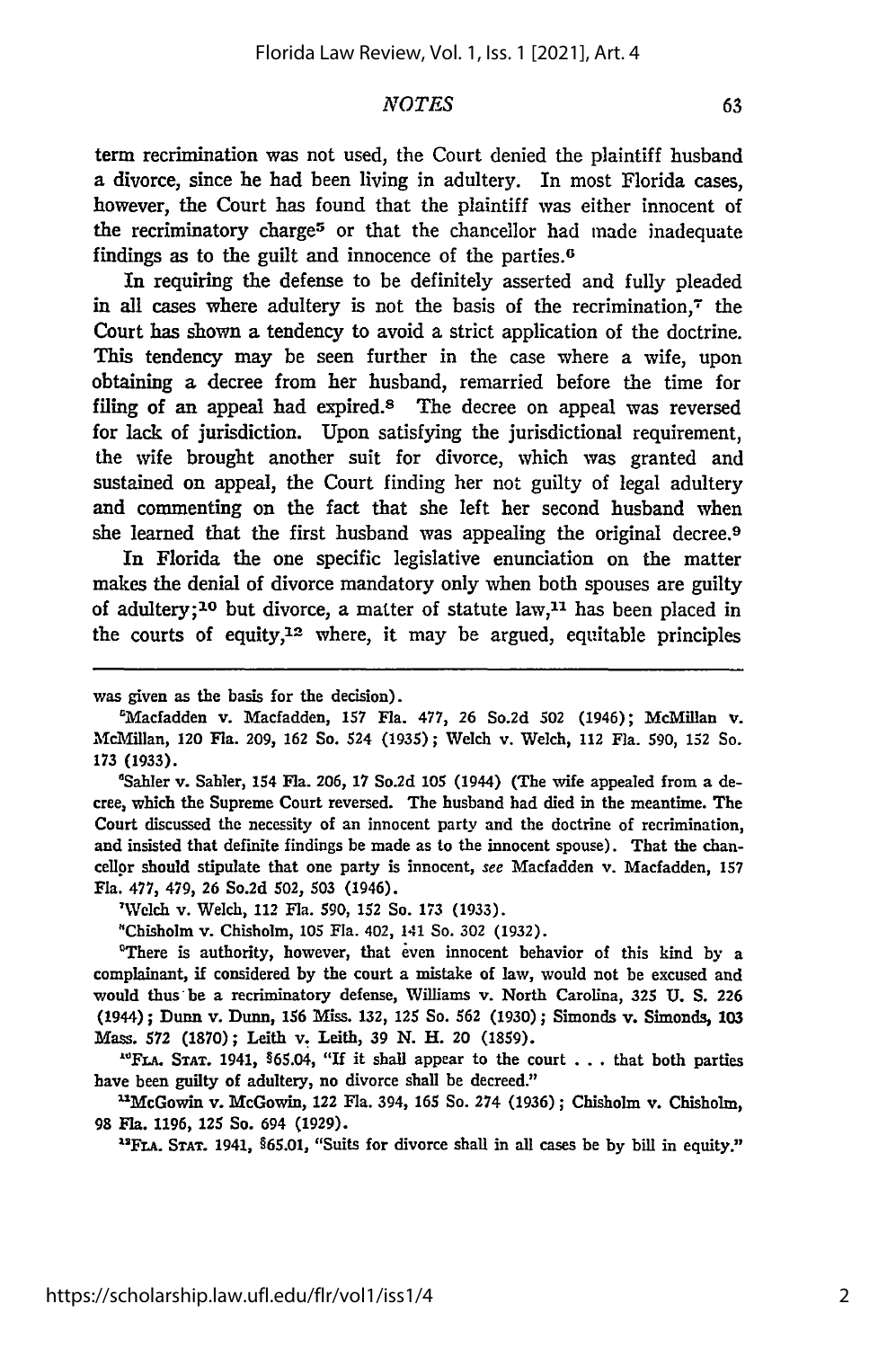#### *UNIVERSITY OF FLORIDA LAW REVIEW* 64

should apply. As will be shown, however, some jurisdictions have abolished, in part or in whole, the defense of recrimination.

*Divorces to Both Spouses.* Although it may have been assumed that the doctrine of recrimination was settled law in Florida,<sup>13</sup> at least two decisions have given relief to both parties in the form of awarding separate divorces to each spouse. In neither instance did the Court discuss recrimination, nor apparently consider it. In one case<sup>14</sup> the husband obtained the decree on the ground of adultery, and the wife obtained a decree on the ground of extreme cruelty. Alimony was denied the wife, $15$ but the question of the support and custody of the child was left for further determination by the trial court. In the second  $case^{16}$  the husband was awarded a divorce on the grounds of adultery and extreme cruelty, and the wife was awarded a divorce on the ground of extreme cruelty. Washington appears to be the only other state which grants divorces to both parties,<sup>17</sup> though there is a dictum in a Kansas decision which suggests that a statute in that state makes it possible to achieve a similar result.<sup>18</sup> The scant authority for this type of relief results, doubtless, from the absence of legislative expression concerning it19 and from the impossibility of reconciling double divorces with the majority doctrine of recrimination.

*Relief to One Spouse Though Both are Guilty.* The Florida Supreme Court in its most recent treatment of the subject, *Stewart v.*

*"See* Stewart v. Stewart, 29 So.2d 247, 249 (Fla. 1947) (dissenting opinion); Recent Case, 2 MIAMI L. **REv.** 114 (1947).

"Simmons v. Simmons, 112 Fla. **325, 165** So. 45 (1936).

**"'FLA.** STAT. 1941, §65.08, "No alimony shall be granted to an adulterous wife."

<sup>16</sup>Malby v. Malby, 142 Fla. 656, 195 So. 601 (1940)

"Schirmer v. Schirmer, 84 Wash. **1,** 145 Pac. 981 (1915) (Two justices dissented, favoring the application of the recriminatory doctrine.); McDonall v. McDonall, 95 Wash. 53, 164 Pac. 204 (1917). Flagg v. Flagg, 192 Wash. 679, 74 P. 2d 189, 191 (1937) (the court said, "We are of the opinion that both parties have been guilty of cruelty within the meaning of the statute . . . and that both -are therefore entitled to divorce." *Accord,* Eliason v. Eliason, 10 Wash.2d 719, 118 P.2d 170 (1941); Flint v. Flint, 15 Wash.2d 443, **131** P.2d 426 (1942).

<sup>18</sup>As will be shown, Kansas permits divorce to one spouse though both are at fault; as to granting both spouses divorces, the Supreme Court in Lassen v. Lassen, 134 Kan. 436, 7 P.2d 120 (1932) quoted the trial judge as saying, "A divorce might be granted to either if both were asking, or it might be denied to both."

1"2 VERNIER, AmERIcAN FAMILY LAWS §78 (1931) and Supp. (1938), lists a number of statutory variations as to recrimination but none which precludes the defense in express language.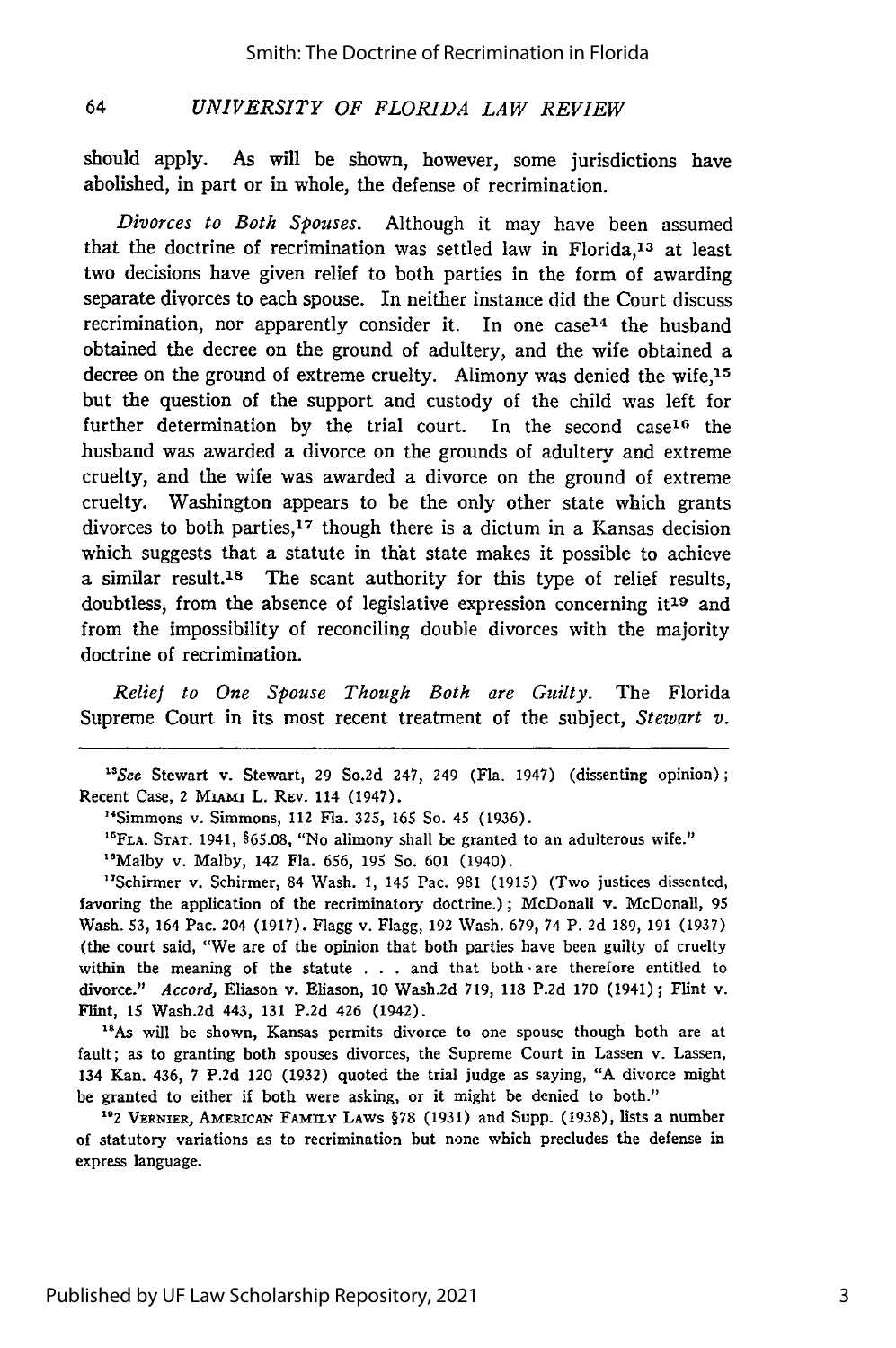*Stewart,20* stated that though both parties are guilty of marital offenses, the chancellor may in his discretion award a divorce to the spouse with whom he finds the equities. The brief opinion does not give the factual situation in enough detail to ascertain the statutory ground of which the defendant was guilty, or of what offense **by** way of recrimination was proved against the plaintiff.21 In holding, however, that recrimination is not an absolute bar but one dependent upon public policy, public welfare, and the exigencies of the case, the Court does not thereby award to every spouse who can show grounds for divorce a right to a decree; but the Court recognizes merely that the doctrine of clean hands upon which recrimination has been said to rest is not itself an absolute doctrine.<sup>22</sup> The opinion establishes no standard to make uniform the weighing of the equities. No statutory ground is labelled less or more heinous than another. Whether, in addition to comparing the statutory faults, the chancellors may consider other behavior on the part of the spouses remains undisclosed, though such language as "misbehavior" and "misconduct" used in the majority opinion suggests that the total behavior

"In this case the husband was awarded a divorce **by** the chancellor. The wife, seeking separate maintenance, appealed. The Court at first hearing, in a per curiam opinion, found evidence of adultery **by** the husband and reversed the decree. This was, of course, the application of the doctrine of recrimination. On rehearing the Court, although recognizing that recrimination was probably proved **by** both parties, upheld the decree in favor of the husband as the equities were with him. The Court stated that the parties charged "misconduct, misbehavior, desertion and general abandonment of the marriage obligations." **Of** these terms, only desertion is a statutory ground for divorce. It is not probable that both spouses were guilty of desertion, for in Florida that ground does not contemplate mutual abandonment. KoomAw, **FLORIDA** CHANCERY **PLEADING AND** *PRACTICE* c. 24, *§226,* **p. 519 (1939),** "The essence of the wrong of desertion **. . .** consists of the refusal of a husband or wife to live with the other, when that other spouse wants the deserting spouse to live with him or her." The Brief for Appellant states on page **26:** "On October **25,** 1945, the lower court entered its Final Decree finding, among other things, that the **Appel**lant had been guilty of extreme cruelty toward the Appellee **. . ."** As to the recriminatory defense, the concurring **opinion** states that there was no definite proof of legal adultery, but the majority opinion does not state of what statutory grounds the plaintiff was guilty. Unless both parties were guilty of statutory grounds there is no place for the doctrine of recrimination at all. The opinion leads reasonably, however, to the conclusion that both parties were guilty or Could have been found guilty of statutory grounds.

22That the clean hands doctrine is subservient to public policy see **3** PoMEROY, EQUITY JURISPRUDENCE §941 (5th ed. 1941).

<sup>20</sup>Stewart v. Stewart, **29** So.2d 247 (Fla. 1947).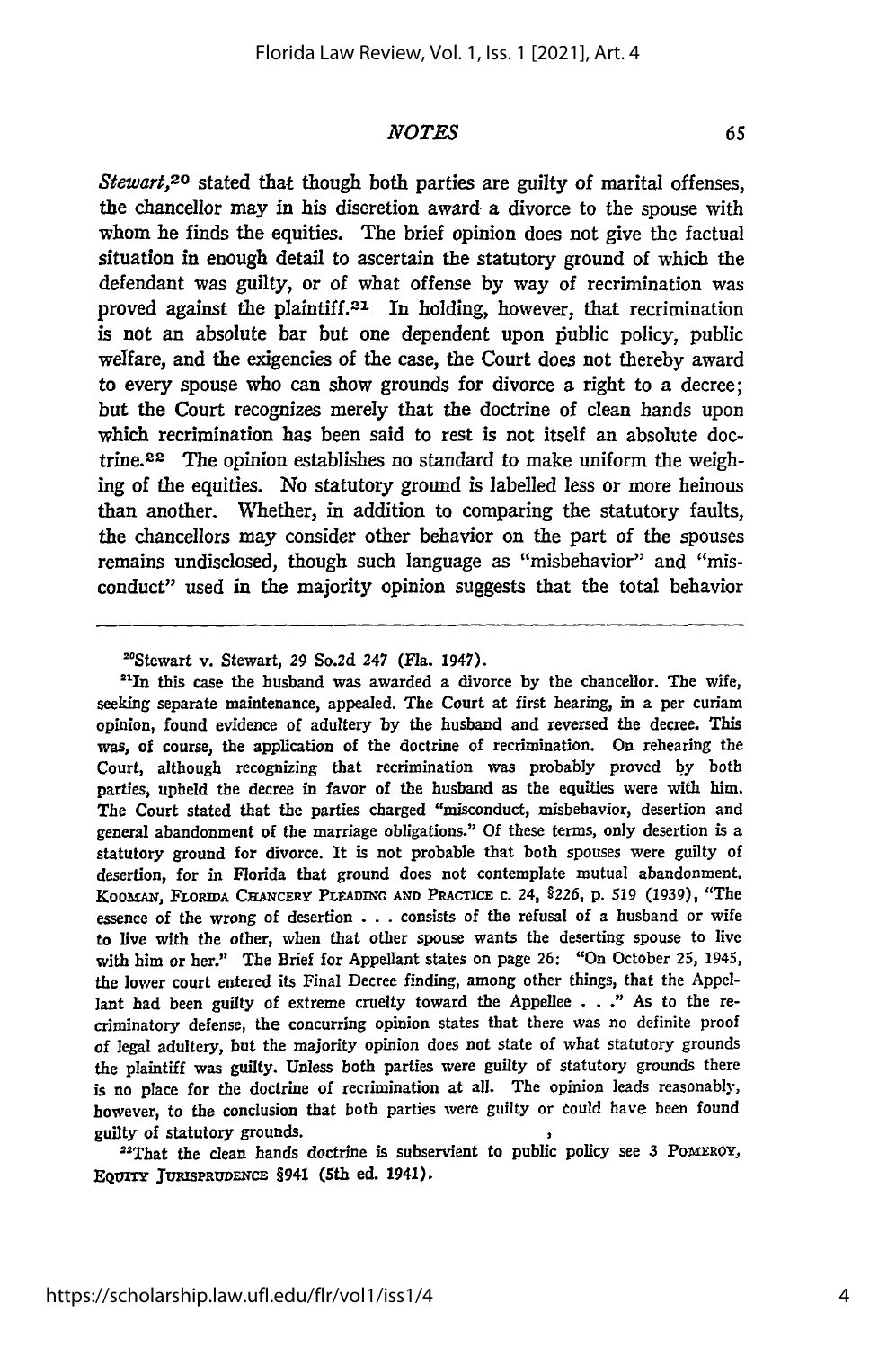#### *UNIVERSITY OF FLORIDA LAW REVIEW* 66

pattern of the two guilty spouses is to be examined in determining who is less to blame. What is clear, however, is that the several chancellors, who have undoubtedly differing social concepts, may at their discretion grant or refuse divorce when the guilt of both parties is shown, and that only in exceptional circumstances will the Supreme Court go behind the findings of the chancellors. <sup>23</sup>

## **11.** OTHER JURISDICTIONS: RELIEF To **ONE SPOUSE** WHEN BOTH ARE GUILTY

A minority of jurisdictions permits divorce though both spouses are at fault. (a) Several states, for example, have statutes which make separation for a specified period of time a ground for divorce, and some courts in construing these statutes preclude recrimination as a defense, considering relative guilt only as to property settlements and the custody of children.2 4 (b) Three states have expressly authorized by statute the granting of divorces despite the guilt of the complaining party. One of these states insists that one spouse be less guilty than the other; 26 but the other two states allow decrees when the parties are equally guilty,  $26$ thus permitting, in one instance, a divorce to a wife, of whom there was evidence of adultery, from a husband, who had been sentenced for the

*<sup>3</sup>*See Snider v. Snider, 155 Fla. 788, 791, 21 So.2d 546, 548 (1945); Coslick v. Coslick, 133 FIa. 698, 702, 182 So. 835, 836 (1938); Phifer v. Phifer, 124 Fla. 223, 226, 168 So. 9, 10, (1936); Stoneburg v. Stoneburg, 120 Fla. 188, 189, 162 So. 334 (1935); Currie v. Currie, 120 Fla. 28, 32, 162 So. 152, 153 (1935); Trigo v. Trigo, 90 Fla. 60, **62,** 105 So. 123 (1925).

"Tarr v. Tarr, **207** Ark. **622, 182** S. W.2d 348, 349, (1944); Young v. Young. **207** Ark. 36, 178 S. W.2d 994 (1944); see Larsen v. Larsen, 207 Ark. 543, 181 S. W.2d 683, 684, (1944); Herrick v. Herrick, 55 Nev. 59 **25 P.2d** 378 (1933); Jegendori v. Jegendorf, 157 P.2d 280 (Wyo. 1945); Dawson v. Dawson, 177 P.2d 200 (Wyo. 1947) (The Wyoming statute is somewhat stricter than some others, and the court may deny divorce if the separation was caused by complainant); Vanderhuff v. Vanderhuff, 79 App. D. C. 153, 144 F.2d 509 (1944); but in Martin v. Martin, 160 F. 2d 20 (1947) divorce was denied on this ground as the separation was not voluntary. *But* see Taylor v. Taylor, 225 N. C. 80, 33 S. E.2d 492, 494 (1945).

"Herrick v. Herrick, **55** Nev. **59, 25 P.2d 378** (1933) (Where the ground is one other than separation, the doctrine of recrimination is discretionary; where the ground is separation, the doctrine is precluded.).

"Lassen v. Lassen, 134 Kan. 436, 7 P.2d 120 (1932); Roberts v. Roberts, 103 Kan. 65, 173 Pac. 537 (1918); Panther v. Panther, 147 Okla. 131, **295** Pac. 219 (1931).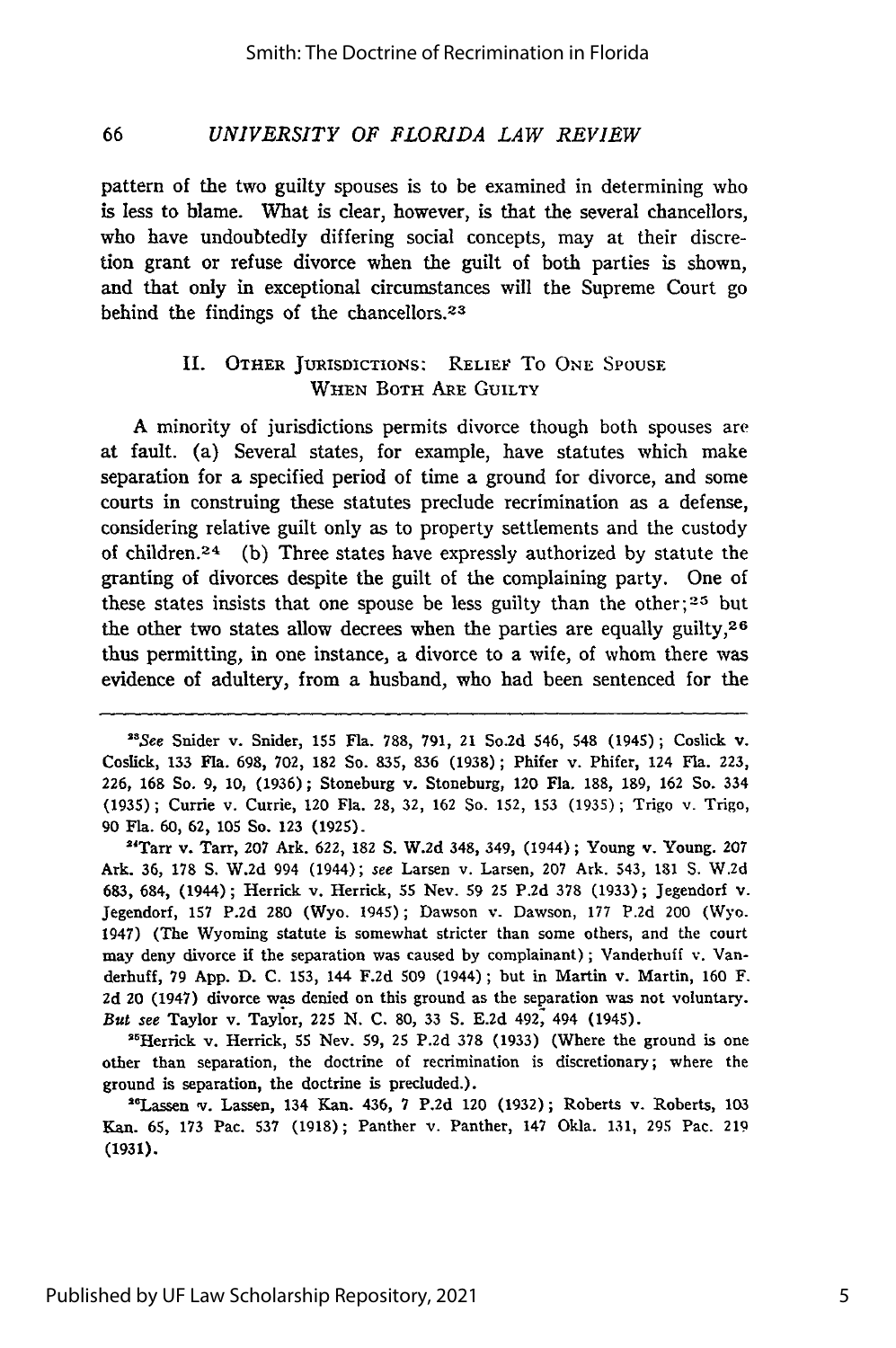commission of a felony.<sup>27</sup> (c) A New Mexico statute making incompatibility a cause for divorce has been held inconsistent with the recriminatory defense and permissive of a decree, when the parties are clearly irreconcilable. 28 (d) The Federal Court for the District of Columbia, construing the new grounds for divorce enacted by Congress. has abolished recrimination as a defense to all causes, including adultery, single or double.<sup>29</sup> (e) Only a few jurisdictions have awarded a divorce to a guilty spouse without the help of statutes. Pennsylvania in giving such relief apparently confines it to the grounds of indignities and barbarous treatment.<sup>30</sup> Texas has developed a similar rule.<sup>31</sup> Even prior to the Arkansas statute making separation a ground for divorce,  $32$ 

"Pavletich v. Pavleticb, **50** N. M. 224, 174 **P.2d 826** (1946) (One judge dissented feeling that the decision of the court made the ground of incompatability so liberal that spouses seeking divorce would choose it, and that, as a result, other grounds for divorce would, in large part, become meaningless.).

"Parks v. Parks, 76 App. **D.** C. **93,** 116 **F.2d 556** (1940); Buford v. Buford, **156** F.2d 567 (App. **D. C.** 1946).

<sup>30</sup>Where one party was guilty of bigamy, the other of adultery, relief was denied, Bowden v. Bowden, 161 Pa. Super. 150, **53** A.2d **892** (1947), where the court said, "It has always been the law that if during the period of respondent's misconduct, a libellant has been guilty of acts which in themselves would be grounds for divorce, the law will leave the parties where it found them and a divorce will be refused." But in Dearth v. Dearth, 141 Pa. Super. 344, **15 A.2d 37** (1940), the court permitted a divorce where both parties charged cruel and barbarous treatment and indignities to the person, saying; "Assuming that each party has offended against the established proprieties that are expected in the marital relations,--even under such unfortunate conditions there must be some point beyond which human indulgence cannot be expected to submit, and resort to the courts may rightly **be** had to sever a relationship no longer endurable. We are not called upon to balance such an account of mutual delinquincies but only to determine which party is least open to the charge of causing the situation." That such relief will be given is apparently limited to cases where both parties are guilty of indignities and cruel treatment and not applicable to other grounds, Dash v.-Dash, **160** Pa. Super. 317, **51 A.2d** 426 (1947), where a husband charged desertion and was denied divorce, the court finding that -his relations with another woman were "to say the least not platonic." And even where both are guilty of cruel treatment the complaining spouse must show himself less at fault, Nagin v. Nagin, 146 Pa. Super. 198, 22 **A.2d 78** (1941).

"The rule in Texas is that a divorce may **be** granted if the recrimination on the part of the injured spouse is insignificant with the great provocation on the part of the other. Marr v. Marr, 191 S. **W.2d** 512 (Tex. 1945); *See* Jones v. Jones, **60** Tex. 451 (1883). In Staples v. Staples, **136 S.** W. 120 (Tex. 1911) divorce was denied where both parties charged cruelty, since there was not enough difference in degree.

"See Arkansas cases cited in note 24 *supra.*

<sup>&#</sup>x27; Panther v. Panther, 147 Okla. **131, 295** Pac. **219 (1931).**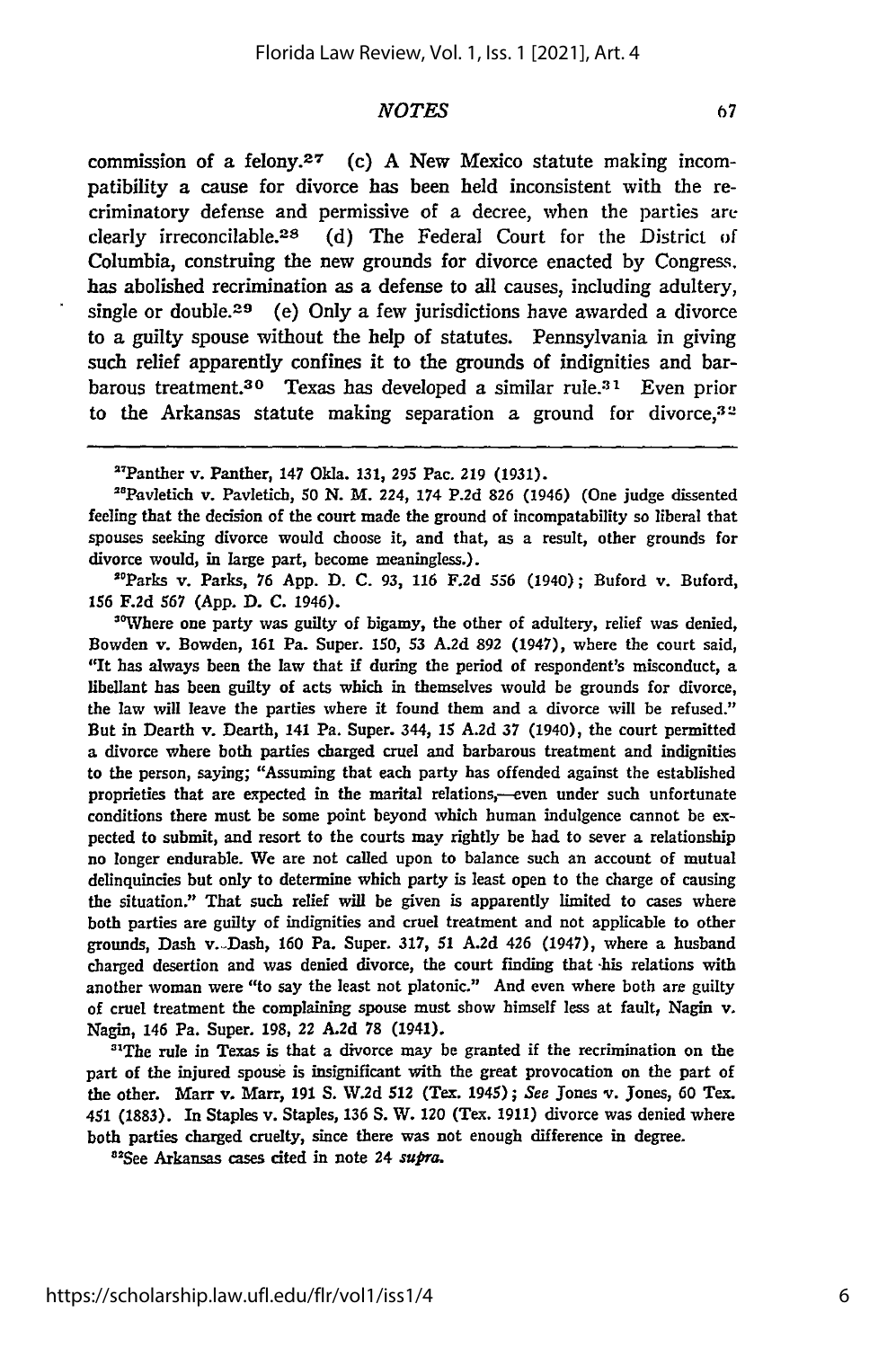#### 68 *UNIVERSITY OF FLORIDA LAW REVIEW*

the Supreme Court of the state had, in one case,<sup>33</sup> awarded relief where both spouses were guilty of statutory offenses. The State of Washington, in addition to awarding double divorces, $34$  grants decrees to the party less at fault.<sup>35</sup> Thus, in those jurisdictions where the recriminatory doctrine has been weakened the courts have usually waited for the legislatures to make the change.<sup>36</sup> The changes in some instances permit the courts to use their discretion and in others preclude the doctrine altogether. <sup>3</sup> <sup>7</sup>

### III. CONCLUSION

The decision in the *Stewart* case, though logical, is at best a compromise solution, which in failing to set up a clear standard for use by the chancellors, does not answer the need for more uniform divorce law and procedure. Though a modification of the recriminatory doctrine, the holding under the *Stewart* case can still be subjected to the criticism that, because of the possibility of the recriminatory defense, much cruel bargaining goes on between spouses, in cases where both are guilty, in order that one spouse may obtain an uncontested divorce and that in such cases the courts of necessity pass on important matters without all of the facts.<sup>38</sup>

<sup>34</sup>See note 17 *supra*.<br><sup>3517</sup>11ff 11 Unff 169

<sup>36</sup>Huff v. Huff, 168 Wash. 684, 35 P.2d 86 (1934).<br><sup>86</sup>Blankenship v. Blankenship, 51 Nev. 356, 276 Pac. 9 (1929) and Chavez v. Chavez, 39 N. M. 480, 50 P.2d 264 (1935) are striking examples of the reluctance by the courts to precede the legislatures in this respect. Both cases announced the strict doctrine of recrimination, which has in each jurisdiction been modified by recent statutes.

<sup>37</sup>The decisions in the District of Columbia are apparently the only ones to discard the doctrine as to every defense; but in several jurisdictions, as already shown, the defense may not be considered as to particular grounds.

*3 aSee* Feinsinger and Younge, *op. cit. supra* note at 213; *Marriage and Divorce,* **SURVEY, JOURNAL OF** SOCIAL WORK, June, 1941, 181, 183. Such bargaining is as likely to be true under the law of the *Stewart* case, where the application of the recriminatory doctrine is discretionary and thus unpredictable, as it is under the former rule where the doctrine was absolute.

<sup>8&#</sup>x27;Longinotti v. Longinotti, 169 Ark. 1001, 277 S. W. 41 (1925) (The court granted a husband, guilty of cruelty a divorce from his wife, guilty of adultery, because she was the first and greater offender). *Contra:* Widders v. Widders, 207 Ark. **596,** 182 **S.** W.2d 209 (1944) (The court denied divorce, when recrimination was shown).